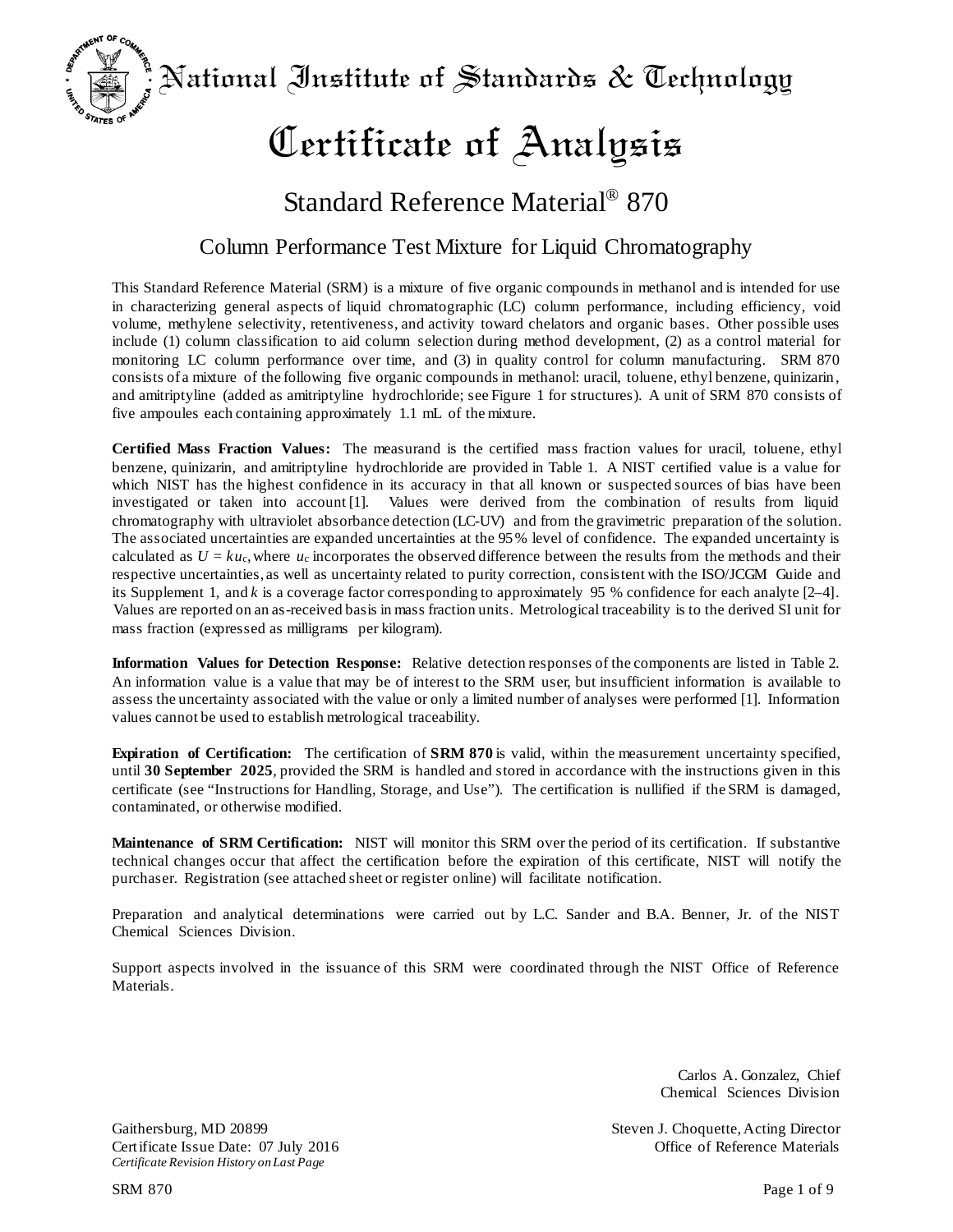Analyses for certification were performed by the following: G. Boone, Varian, Inc. (Harbor City, CA); J. DeStefano, Hewlett-Packard Co. (Newport, DE); K. Harrison, The Separations Group, Inc. (Hesperia, CA); R. Henry, Keystone Scientific, Inc. (Bellefonte, PA); J. Higgins, Higgins Analytical (Mountain View, CA); B. Hornbake, Macherey-Nagel (Easton, PA); J. Lamb, Hypersil, Astmoor (Runcorn, England); U. Neue, Waters (Milford, MA); M. Przybyciel, ES Industries (Marlton, NJ); M. Woelk, MetaChem Technologies, Inc. (Torrance, CA); V. Yearick, Supelco, Inc. (Bellefonte, PA); C. Young, R. Weigand, Alltech Associates, Inc. (Deerfield, IL); and K. Zimmerman, Mac-Mod Analytical, Inc. (Chadds Ford, PA).

#### **INSTRUCTIONS FOR HANDLING, STORAGE, AND USE**

**Storage:** Sealed ampoules, as received, should be stored in the dark at temperatures between 10 °C to 30 °C.

**Chromatographic Conditions:** This test mixture is intended primarily for the characterization of  $C_{18}$  columns used in reversed-phase liquid chromatography. To compare columns on the same basis, the user should evaluate column performance by separating the five components of the mixture isocratically under the following conditions: mobile phase 80 % methanol and 20 % aqueous buffer (volume fractions), flow rate 1 mL/min, column temperature 23 °C, injection volume 1 µL to 2 µL. The recommended buffer composition is 20 mmol/L potassium phosphate adjusted to pH 7.0 (final phosphate concentration in the mixed methanol/buffer mobile phase is 4 mmol/L). This buffer can be prepared by mixing 20 mmol/L monobasic potassium phosphate (KH2PO4) and 20 mmol/L dibasic potassium phosphate (K2HPO4) solutions to obtain the desired pH 7.0 solution, as indicated by a pH meter. Because changes in absolute retention, selectivity, and peak shape can occur with changes in temperature and composition, these conditions should be used for all column evaluations. Figure 1 shows the structures and properties evaluated for components in SRM 870.

#### **PREPARATION AND ANALYSIS**([1](#page-1-0))

A methanol solution of uracil, toluene, ethyl benzene, quinizarin, and amitriptyline hydrochloride (see Table 2 for sources) was prepared gravimetrically from individual compounds. The solution was stirred for approximately 13 h and then aliquoted into 2-mL amber glass ampoules, which were purged with argon prior to addition of the solution. Levels of the constituents were determined by liquid chromatography with absorbance detection at 210 nm, using a 25 cm  $\times$  4.6 mm ACE 5 C<sub>18</sub> column (Mac-Mod Analytical Inc., Chadds Ford, PA) and with the conditions listed above (column temperature was maintained at 30  $^{\circ}$ C to improve the resolution of quinizarin and amitriptyline for purposes of quantitation).

| Compound          | <b>Mass Fraction</b><br>(mg/kg) | Coverage Factor, k |  |  |
|-------------------|---------------------------------|--------------------|--|--|
| Urac il           | $27.1 \pm 1.3$                  |                    |  |  |
| Toluene           | $1430 \pm 40$                   | 2                  |  |  |
| Ethyl Benzene     | $1730 \pm 40$                   |                    |  |  |
| Quinizarin        | $90.8 \pm 2.5$                  | 2                  |  |  |
| Amitriptyline HCl | 2740<br>$\pm$ 150               |                    |  |  |

|  |  |  |  | Table 1. Certified Mass Fraction Values for Constituents of SRM 870 |  |  |
|--|--|--|--|---------------------------------------------------------------------|--|--|
|--|--|--|--|---------------------------------------------------------------------|--|--|

<span id="page-1-0"></span> $<sup>(1)</sup>$  Certain commercial equipment, instruments or materials are identified in this certificate to adequately specify the</sup> experimental procedure. Such identification does not imply recommendation or endorsement by the National Institute of Standards and Technology, nor does it imply that the materials or equipment identified are necessarily the best available for the purpose.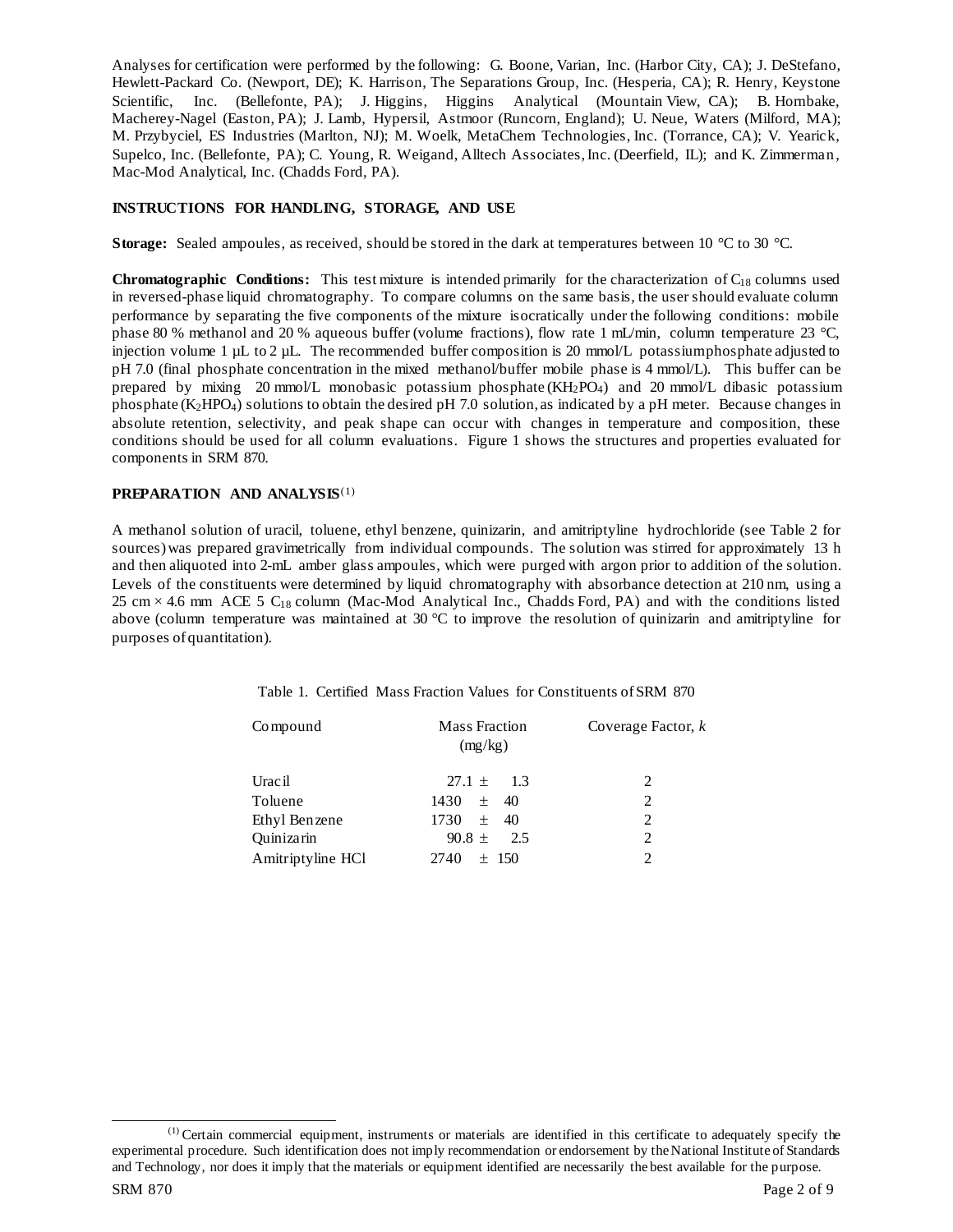

uracil - void volume marker



toluene - hydrophobic retention, methylene selectivity



ethyl benzene - hydrophobic retention, methylene selectivity



quinizarin - activity towards chelating reagents



amitriptyline hydrochloride - activity towards bases

Figure 1. Structures and Properties Evaluated for Components in SRM 870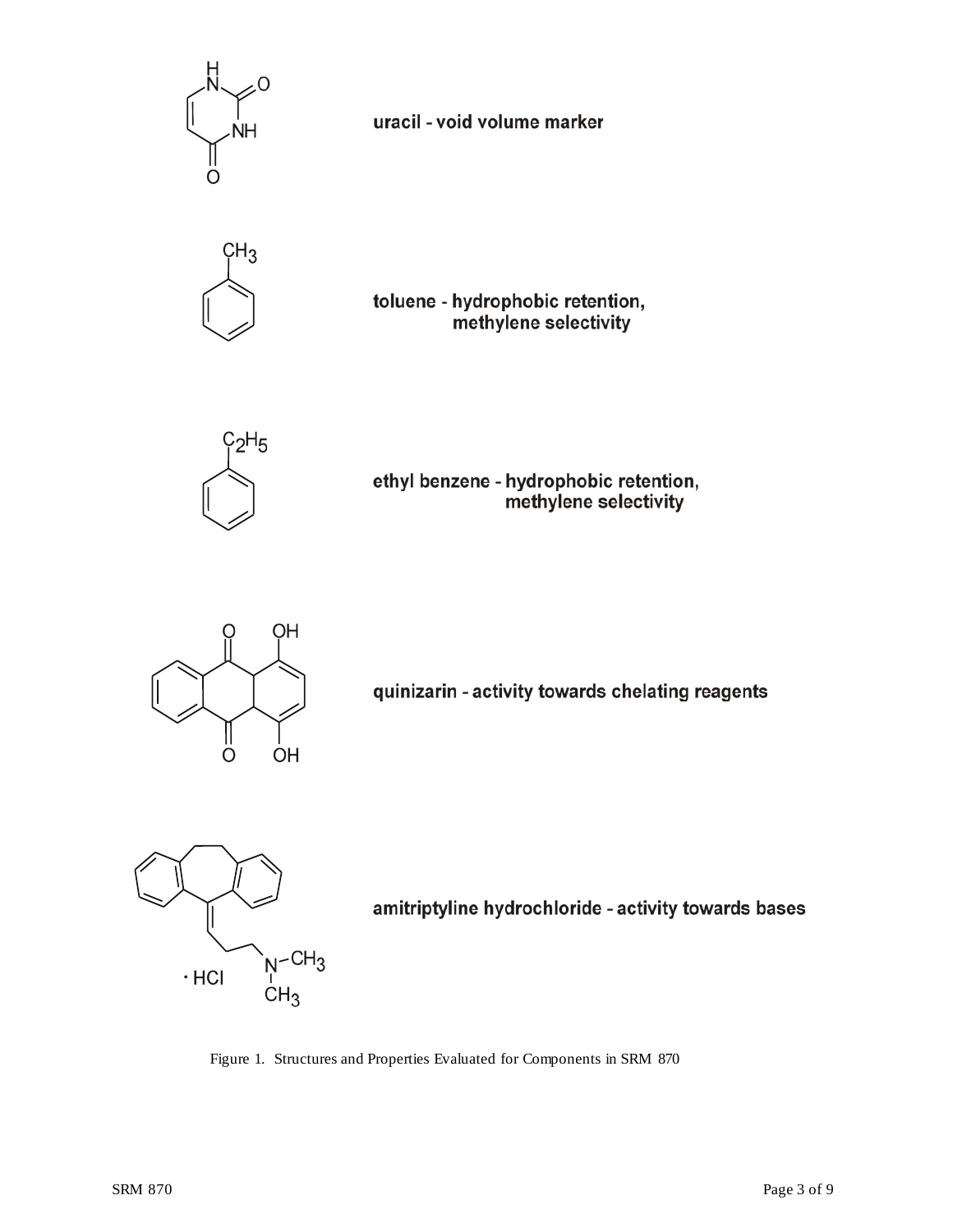**Information Values for Detection Response:** The values listed in Table 2 are provided for information only and may be of use as an aid in peak identification. These values are not intended for use in quantitation.

| Component         | <b>CAS</b><br>Number $(a)$ | Source                 | $_{\rm Lot}$     | Relative<br>Area,<br>$254$ nm | Relative<br>Area,<br>$210 \text{ nm}$ | Relative<br>Area,<br>$480$ nm |
|-------------------|----------------------------|------------------------|------------------|-------------------------------|---------------------------------------|-------------------------------|
| Methanol          | $67-56-1$                  | <b>J.T. Baker</b>      | L30330           |                               |                                       |                               |
| Uracil            | $66 - 22 - 8$              | Aldrich                | <b>MS15011BS</b> | 0.02                          | 0.00                                  |                               |
| Toluene           | 108-88-3                   | Burdick and<br>Jackson | AH700            | 0.02                          | 0.18                                  |                               |
| Ethyl benzene     | $100 - 41 - 4$             | Aldrich                | <b>PS10785MS</b> | 0.03                          | 0.20                                  |                               |
| Quinizarin        | $81 - 64 - 1$              | Aldrich                | 03116HS          | 0.10                          | 0.01                                  | 1.00                          |
| Amitriptyline HCl | 549-18-8                   | Sigma                  | 48H0468          | 0.83                          | 0.61                                  |                               |

Table 2. Sources and Information Values for Detection Responses of Components in SRM 870

(a) Chemical Abstracts Service

#### **INTERPRETATION OF RESULTS**

Separations of the test mixture are illustrated in Figures 2A through 2F for several different  $C_{18}$  columns. These chromatograms are examples of possible types of retention behavior. The most typical elution order is shown in Figure 2C. Uracil elutes near the void volume, followed by toluene and ethyl benzene. The elution order for quinizarin and amitriptyline varies with column properties. Quinizarin may elute before, after, or coelute with amitriptyline.

In most instances, peak identification can be made on the basis of elution order (uracil, toluene, ethyl benzene) and detector response (quinizarin, amitriptyline). Relative peak areas are dependent on the detection wavelength (see Table 2). Quinizarin has significant absorbance at 480 nm, and separations of SRM 870 carried out at this wavelength are selective for this single component. Conversely, quinizarin exhibits reduced absorbance at 210 nm, permitting measurement of amitriptyline in the presence of quinizarin. A comparison of separations carried out with detection at 210 nm, 254 nm, and 480 nm is provided in Figure 3. In the event of coelution of quinizarin and amitriptyline, data for each component can often be obtained by selective detection at 210 nm and 480 nm (see Table 2). At 210 nm, the area of quinizarin is approximately 2 % of the area of amitriptyline, making the interference to amitriptyline small.

The retention behavior of reversed-phase LC columns often differs in a variety of ways. The components in this test mixture were selected as indicators of several types of chromatographic properties. The determination of peak width (efficiency, theoretical plates), peak asymmetry  $(A_s)$ , absolute retention (k'), and selectivity factor ( $\alpha$ , i.e., relative retention  $k_1/k_2$ ) for these components may provide useful measures of these properties [5].

**Uracil:** This component is commonly used as an indicator of the void volume (unretained volume) in an LC column. The measurement of void volume is somewhat controversial; however, uracil provides an acceptable approximation of this property.

**Toluene/Ethyl benzene:** The retention of these compounds can be considered to result primarily from solvophobic interactions. The selectivity factor  $\alpha_{E/T}$  is the k' ratio of ethyl benzene and toluene, and this value has been used to characterize differences among  $C_{18}$  and  $C_8$  columns. Absolute retention of a nonpolar component such as ethyl benzene provides a measure of column retentiveness (column strength). Toluene and/or ethyl benzene are also useful markers for calculation of column efficiency (theoretical plates,N).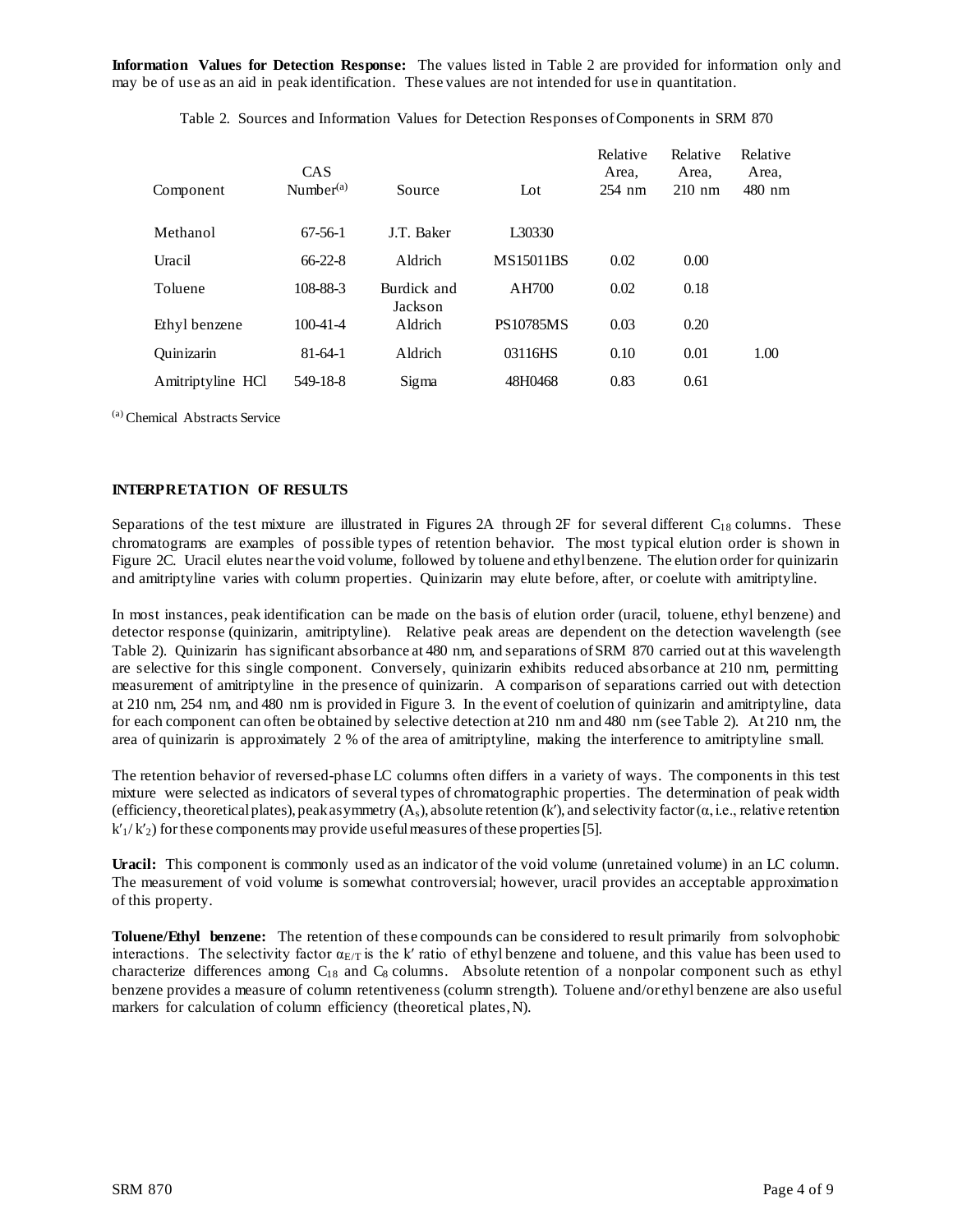

Figure 2. Examples of Separations of SRM 870 on Commercial C<sub>18</sub> Columns

**Quinizarin:** Quinizarin (1,4-dihydroxyanthraquinone) is a metal chelating reagent (see Figure 1). The retention behavior of this component is expected to be indicative of the presence or absence of metals in the chromatographic system. Columns demonstrate one of two types of retention behavior. Low activity toward chelating reagents is indicated by symmetric peak shape, and high activity toward chelating reagents is indicated by tailing, asymmetric peak shape. Quinizarin typically elutes after ethyl benzene and before amitriptyline. It is interesting to note that for columns known to contain certain embedded polar functional groups, quinizarin elutes last, with good peak symmetry. Peak asymmetry is not strongly correlated with retention for quinizarin.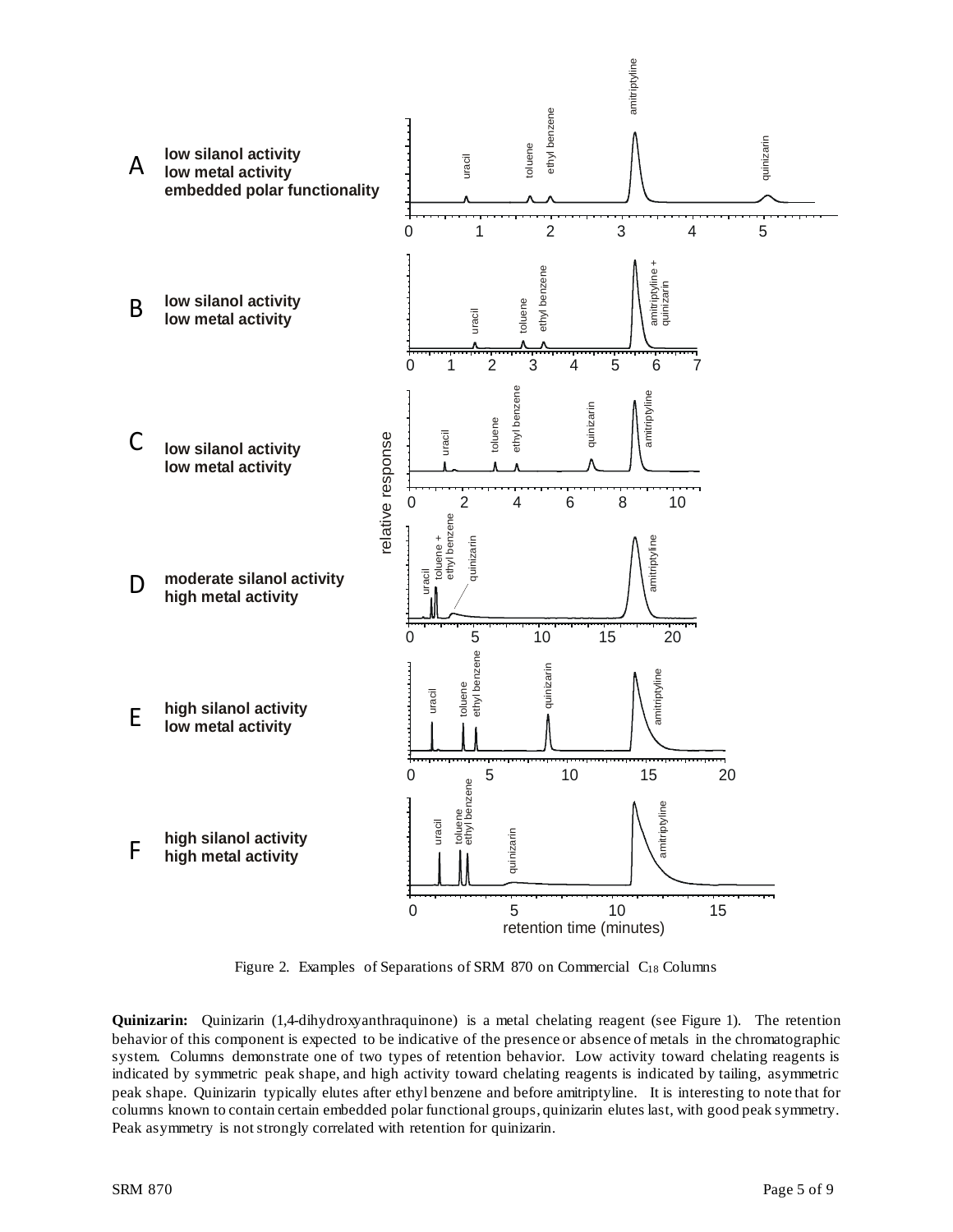

Figure 3. Separations of SRM 870 with Detection at 254 nm, 210 nm, and 480 nm

Amitriptyline: Amitriptyline is a basic (pKa = 9.4) pharmaceutical drug (tricyclic antidepressant) commonly used by column manufacturers for column characterization. Elution of organic bases with severe peak tailing is often associated with high silanol activity; however, the elution of such compounds with symmetrical peak shape is considered indicative of column deactivation. Because peak tailing is the most objectionable property associated with silanol activity, As is an appropriate measure of this property. Peak asymmetry is not strongly correlated with retention for amitriptyline.

#### **DISCUSSION**

Selection of the components in SRM 870 was based on published testing protocols [6,7] and commercial column literature [8]. An effort was made to provide a simple, easy-to-evaluate test with a limited number of components. Component concentrations were adjusted to facilitate identification. This test is not intended for column classification as "good" or "bad;" however, columns that exhibit certain properties may be more suitable for a given application than others.

SRM 870 Page 6 of 9 **Test Conditions:** The influence of chromatographic conditions on test results was examined for several different parameters. Relative changes in retention have been evaluated in reference 4 for pH, temperature, buffer concentration, and mobile phase composition. Because retention, efficiency, and peak shape are influenced by testing conditions, column evaluation should be carried out under standardized conditions to facilitate column comparisons. The largest changes in retention behavior occur with changes in the mobile phase composition. As specified in the "Instructions for Handling, Storage, and Use" section of this certificate, the recommended composition of the mobile phase is 80 % methanol and 20 % buffer (volume fractions), where the buffer composition is 20 mmol/L potassium phosphate adjusted to pH 7.0  $\pm$  0.1. The retention of quinizarin and amitriptyline is strongly dependent on the pH of the potassium phosphate buffer solution (see Figure 4). The retention of quinizarin is reduced at high pH, whereas the retention of amitriptyline is reduced at low pH. At pH 7.0, both solutes exhibit significant retention. The ionic strength of the buffer is less significant. Only slight changes in retention, efficiency, and peak asymmetry are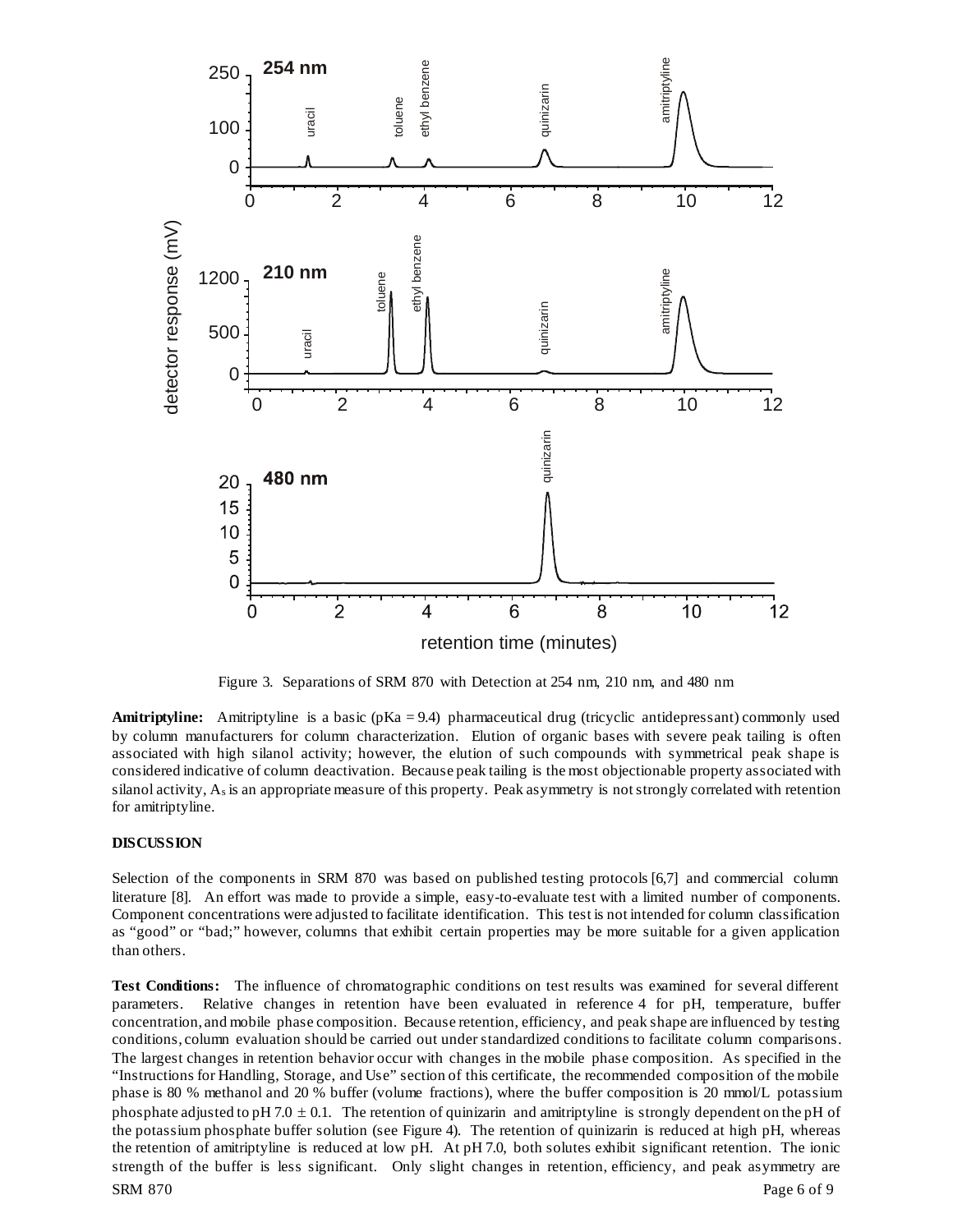measurable with changes on the phosphate buffer concentration at pH 7.0. The presence of the buffer is essential, however. At levels below 1 mmol/L (buffer concentration before dilution with methanol), A<sub>s</sub> and k' increase dramatically for amitriptyline. The absolute retention of the polar and nonpolar components increase with the percentage of buffer in the mobile phase (at pH 7.0 and constant ionic strength in the mixed solution). A composition of 80 % methanol and 20 % buffer was selected to provide appropriate retention for a broad range of column types.



Figure 4. Plot of Retention vs. pH for Amitriptyline and Quinizarin

Injection volume can also significantly influence test results (see Figure 5). Separation efficiency typically decreases with increased injection volume. Injection overload results in degraded peak shape and, in some instances, reduced retention. An injection volume of  $1 \mu L$  to  $2 \mu L$  is recommended for 4.6 mm i.d. columns. Proportionately smaller injection volumes may be required for smaller i.d. columns.

Changes in column temperature influence the absolute retention of the components in SRM 870; however, relatively small effects are observed in the peak shape of quinizarin or amitriptyline. It is recommended that column temperature be controlled to 23 °C  $\pm$  1 °C.

**Column Comparisons:** Forty-one commercial C18 columns were utilized in the development of SRM 870. Columns were selected to represent a broad sampling of chromatographic retention properties, and included alkyl phases prepared with embedded polar functional groups. No two columns exhibit identical retention behavior; however, similarities do exist among several columns. Among columns utilized, values of k′ for ethyl benzene ranged from 0.2 to 2.8. In contrast, only slight differences were observed for methylene selectivity ( $\alpha_{E/T}$ ; range, 1.26 to 1.45). The retention of quinizarin ranged from  $k' = 1$  to  $k' = 23.6$ . In two instances, no elution of this compound was detected. Peak asymmetry values ranged from  $A_s = 1.1$  to  $A_s = 5.7$  (peaks were not defined well enough in two instances to permit determination of A<sub>s</sub>). Finally, the retention of amitriptyline ranged from  $k' = 1.4$  to  $k' = 72.9$  (A<sub>s</sub> = 1.0 to A<sub>s</sub> = 11).

Figure 2 illustrates typical elution patterns for SRM 870. Five of the columns utilized are known to contain embedded polar functional groups within the stationary phase to improve chromatographic performance toward bases. The separation of SRM 870 was similar for these columns. In each case, quinizarin eluted last, and both amitriptyline and quinizarin exhibited symmetrical peak shape (e.g., Figure 2A).

Peak asymmetry data for quinizarin and amitriptyline are plotted in Figure 6. The scatter in the data indicates independence of the two terms. Thus, it is possible for a column to exhibit high activity toward chelating agents and low activity toward bases, or other combinations (e.g., Figures 2C through 2F).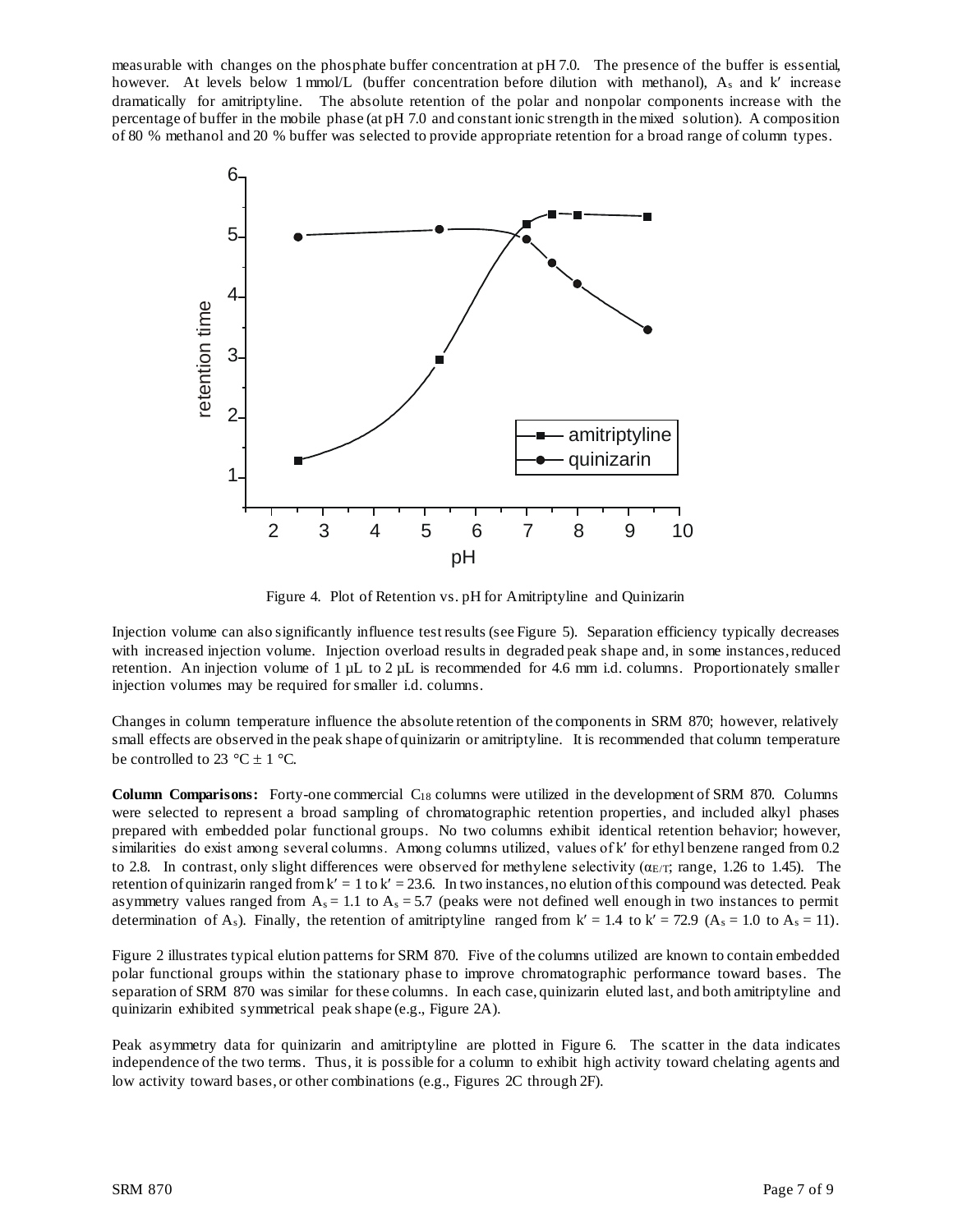

Figure 5. Separations of SRM 870 for Different Injection Volumes



Figure 6. Plot of Peak Asymmetry for Amitriptyline vs. Peak Asymmetry for Quinizarin for Various C18 Columns